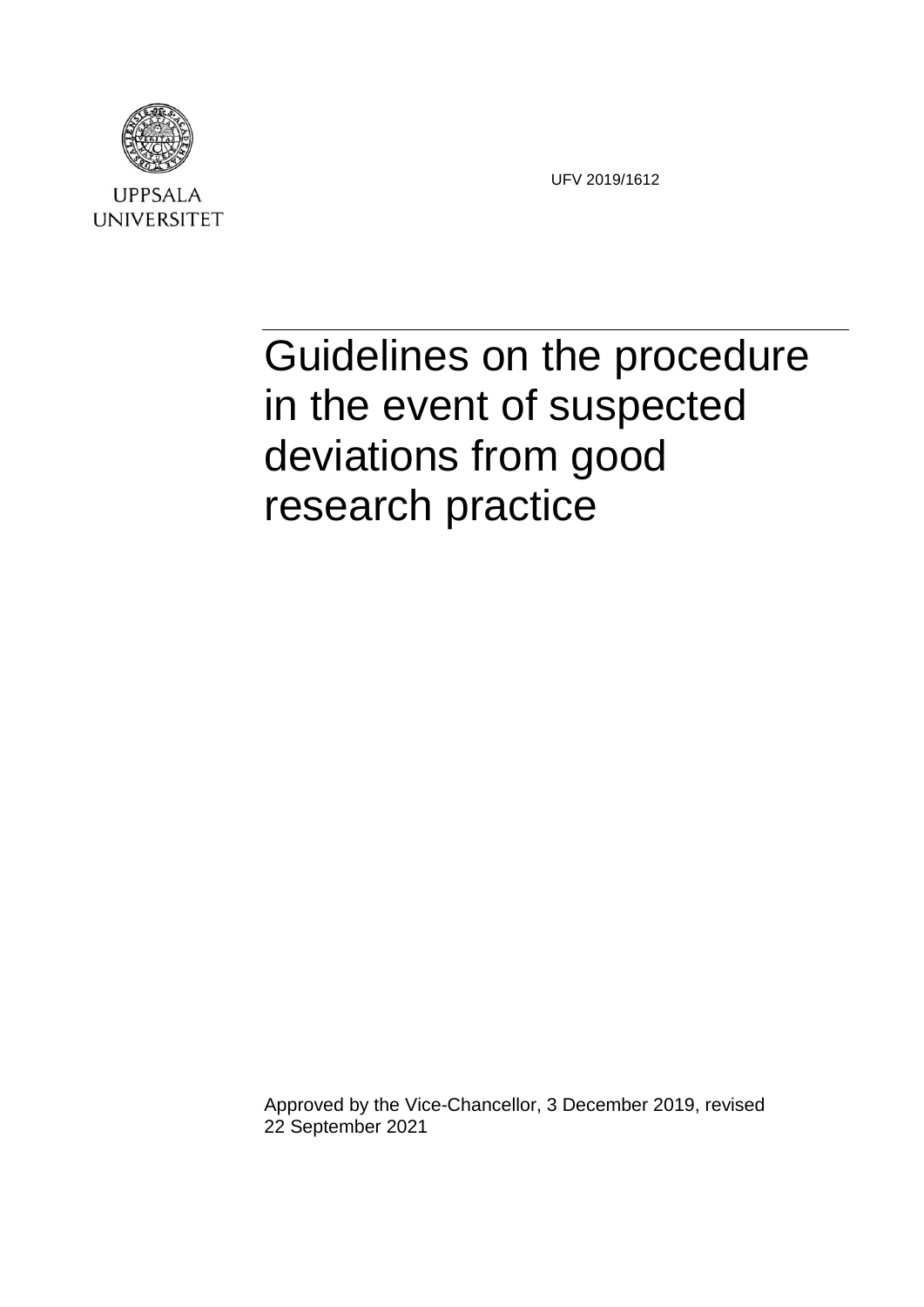## **Contents**

**Guidelines on the procedure in the event of suspected deviations from good research** 

|                                                                                 | З            |
|---------------------------------------------------------------------------------|--------------|
|                                                                                 | 3            |
|                                                                                 | $\mathbf{3}$ |
| Board for Investigation of Deviations from Good Research Practice _____________ |              |
|                                                                                 | 5            |
|                                                                                 | 6            |
|                                                                                 |              |

**Appendix: Special guidelines for research supported by the United States Public Health Service (PHS) \_\_\_\_\_\_\_\_\_\_\_\_\_\_\_\_\_\_\_\_\_\_\_\_\_\_\_\_\_\_\_\_\_\_\_\_\_\_\_\_\_\_\_\_\_\_\_\_\_\_\_\_\_\_\_\_\_ 7**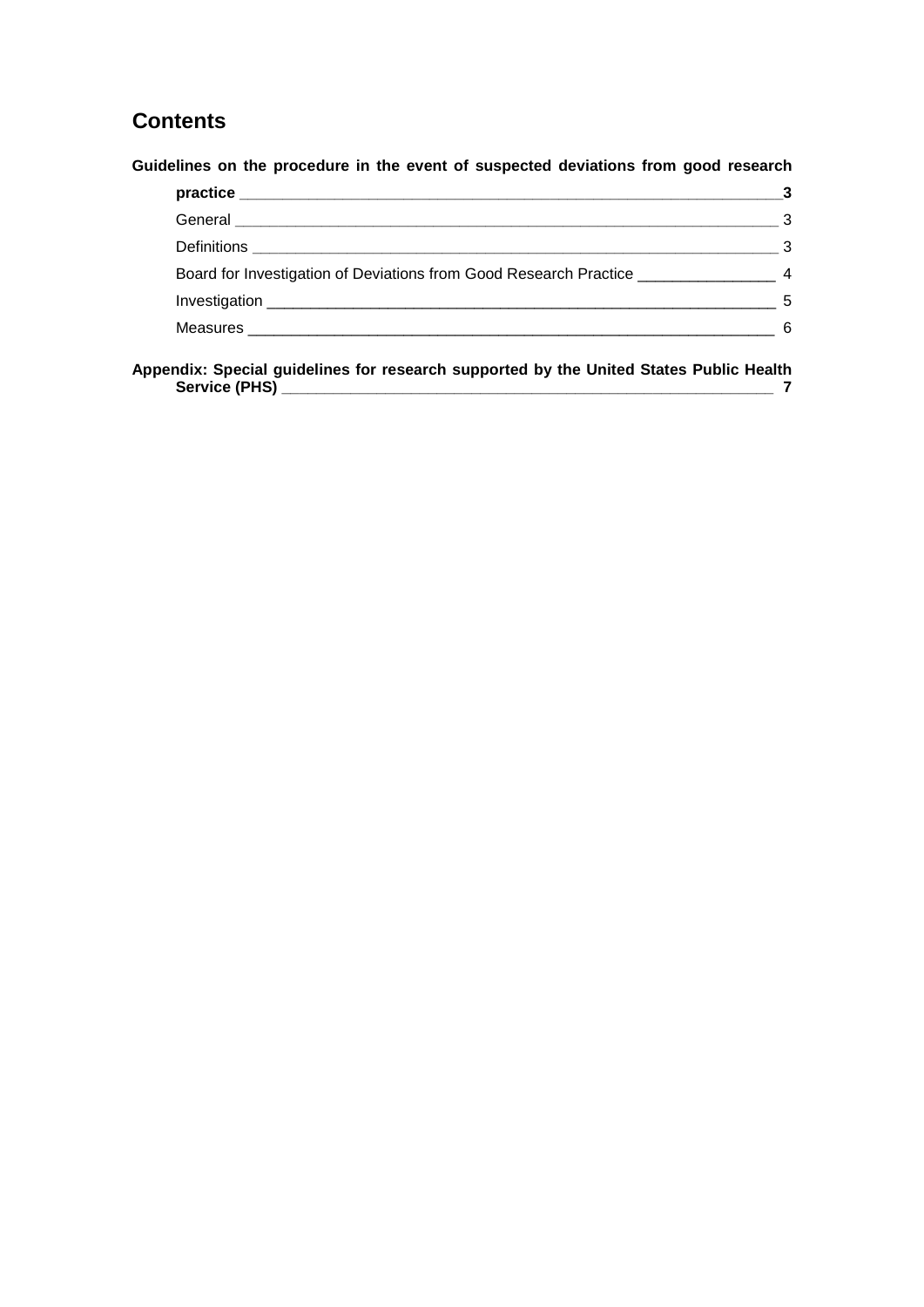## Guidelines on the procedure in the event of suspected deviations from good research practice

All persons engaging in research activities at Uppsala University must maintain high quality standards in their research. Deviations from good research practice in research processes must therefore be prevented as far as possible and suspected deviations must be dealt with in a uniform and legally certain manner.

## General

## **Section 1**

Any person engaging in research activities at Uppsala University has an obligation to ensure that results are obtained, compiled and reported in accordance with the principles approved by the research community. This means, among other things, that all participating researchers and co-authors in research collaborations must make sure that the results have been produced and described correctly and that any necessary permits have been obtained.

### **Section 2**

The University will inform academic and administrative staff of applicable rules on good research practice in the area of research.

## **Definitions**

### **Section 3**

The term *deviations from good research practice* refers to phenomena that damage or risk damaging the integrity of the research process, research or researcher and that are performed intentionally or by gross negligence when planning, conducting or reporting research.

### **Section 4**

The term *research misconduct* is defined in Section 2 of the Act on responsibility for good research practice and the examination of research misconduct (2019:504) as "a serious deviation from good research practice in the form of fabrication, falsification or plagiarism that is committed intentionally or through gross negligence when planning, conducting or reporting research."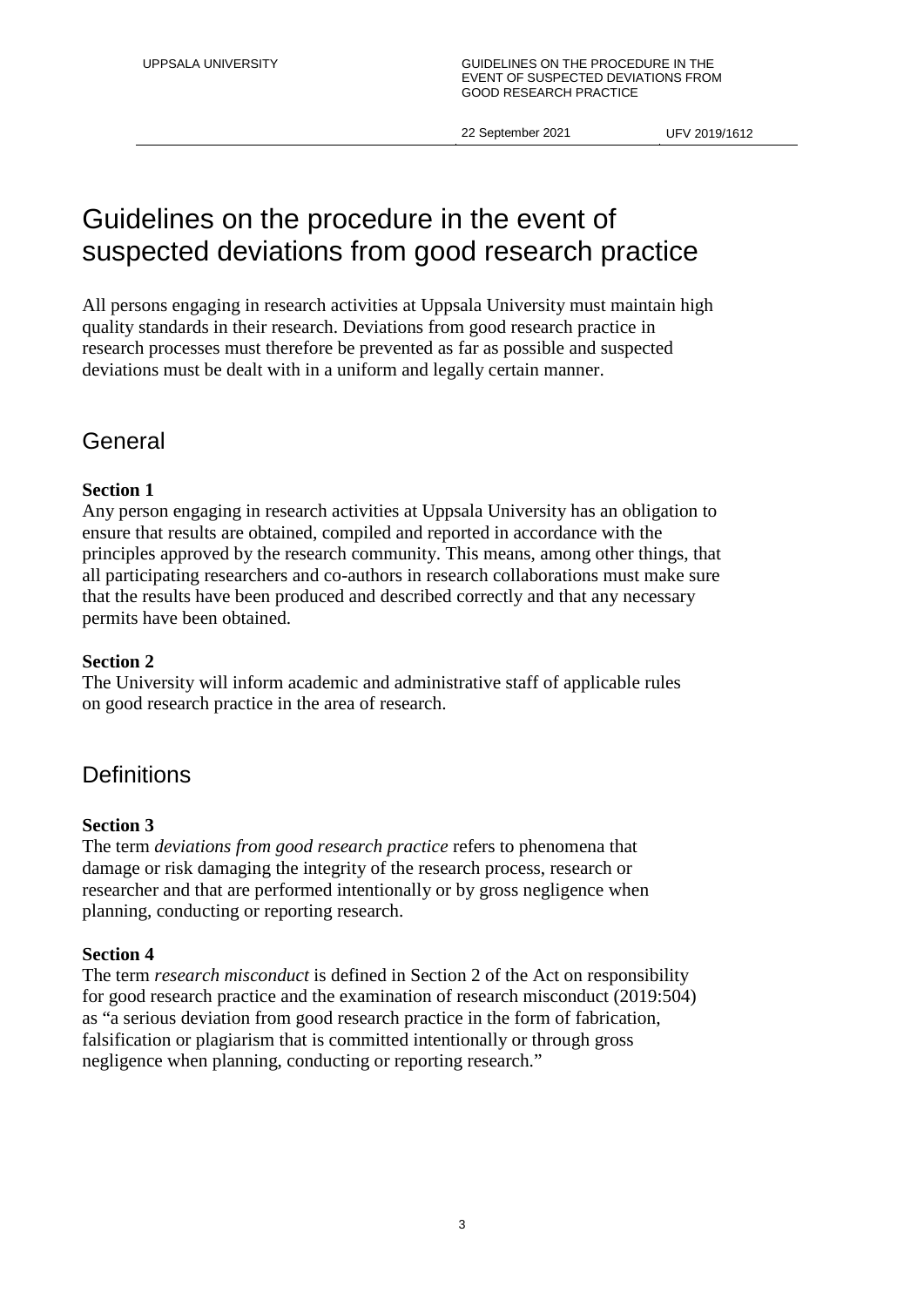## Board for Investigation of Deviations from Good Research Practice

## **Section 5**

At Uppsala University there will be a "Board for Investigation of Deviations from Good Research Practice", referred to below as "the Board".

The Board has the following responsibilities:

- 1. The Board will investigate suspected deviations from good research practice in accordance with Chapter 1, Section 17 of the Higher Education Ordinance (1993:100), including cases that the National Board for Assessment of Research Misconduct hands over to the University under Section 11 of the Act on responsibility for good research practice and the examination of research misconduct.
- 2. If investigations under point 1 give rise to a reasonable suspicion of misconduct in research, the Board will notify the Vice-Chancellor of this for forwarding to the National Board for Assessment of Research Misconduct.
- 3. The Board is also responsible for submitting reports as required by Section 13 of the Act on responsibility for good research practice and the examination of research misconduct and Chapter 1, Section 18 of the Higher Education Ordinance (1993:100).

### **Section 6**

The Board consists of one legally qualified member, who must be or have been a permanent judge, three academically qualified members who are employees of Uppsala University, the University Director, a legal officer from the Legal Affairs Division and a student representative.

With the exception of the student representative and the University Director, the members serve for a three-year period, which may be renewed. The student representative is appointed in accordance with the provisions of the Student Union Ordinance (2009:769). The student representative is appointed for a maximum period of one year at a time.

The Vice-Chancellor appoints the legally qualified member. The academically qualified members of the Board are appointed by the Vice-Chancellor on proposals from the respective disciplinary domains at the University and the legal officer from the Legal Affairs Division is appointed by the Vice-Chancellor at the proposal of the University Director. The Vice-Chancellor decides who will chair the Board. When necessary, the chair of the Board may decide to temporarily enlarge the Board by co-opting additional members.

An alternate must be appointed for each of the members. The alternates are appointed in the same way and for the same term as the regular members. The alternate for the University Director is the Deputy University Director.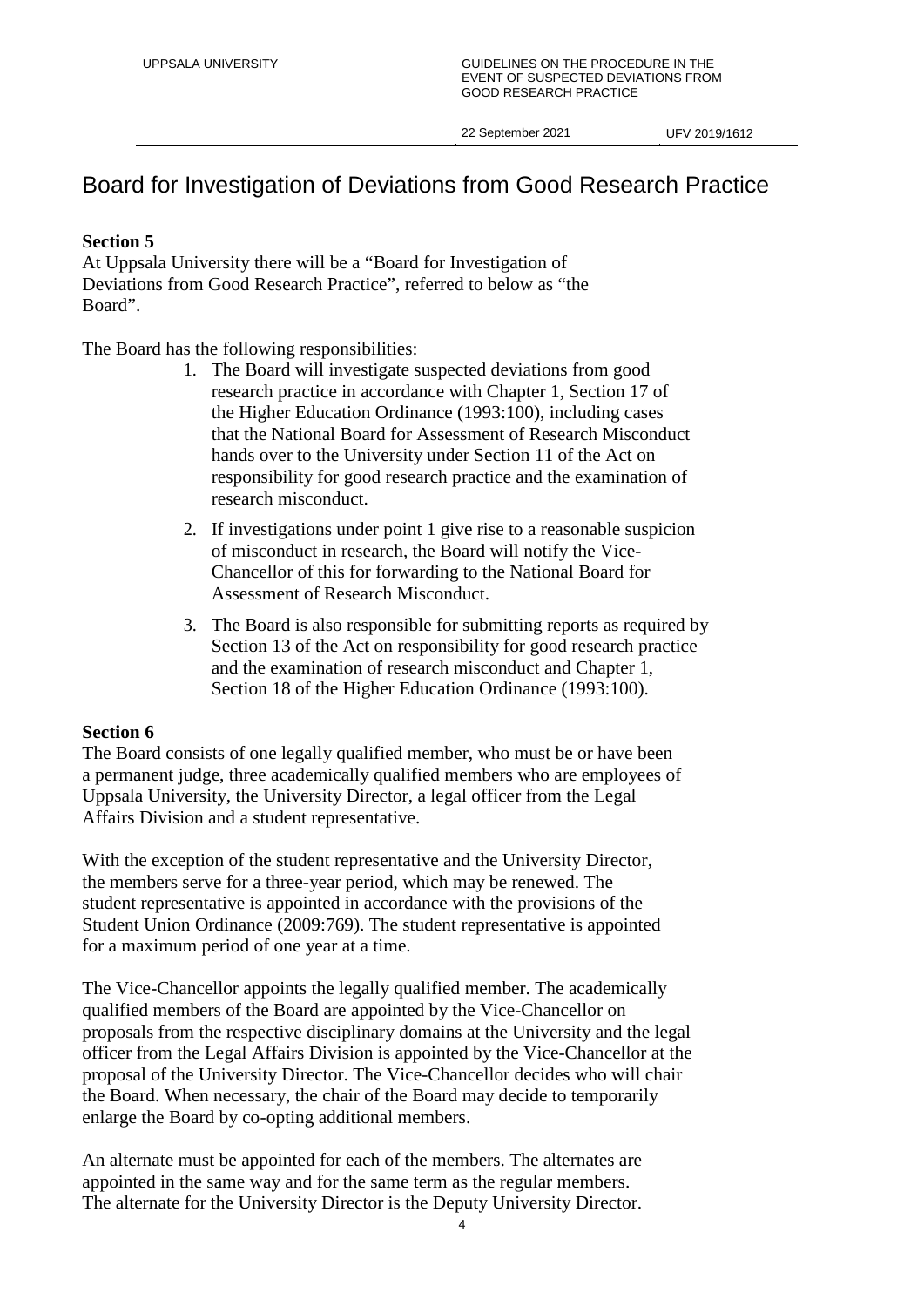#### UPPSALA UNIVERSITY GUIDELINES ON THE PROCEDURE IN THE EVENT OF SUSPECTED DEVIATIONS FROM GOOD RESEARCH PRACTICE

22 September 2021 UFV 2019/1612

The Board is to have the assistance of an official from the University Administration, appointed by the University Director.

The University's faculties have an obligation to assist the Board in its work at the Board's request, and as desired by the Board. The dean of each faculty is responsible for ensuring that this is done.

## Investigation

## **Section 7**

If a suspicion of research misconduct or other deviations from good research practice arises, this must immediately be reported to the Vice-Chancellor in writing.

Unless it is deemed unnecessary, the Vice-Chancellor will forward the report to the Board for investigation. If it is deemed unnecessary to forward the report to the Board, after consulting the chair of the Board, the Vice-Chancellor will decide that no action will be taken in response to the report, or that the report will be dealt with in some other way. The Vice-Chancellor's decision to this effect is to be taken following a presentation of the matter.

If the Board, having examined the report, finds that there is a suspicion of research misconduct, this must be reported to the Vice-Chancellor, who will take a decision on submitting the case to the National Board for Assessment of Research Misconduct.

## **Section 8**

When the Board investigates matters concerning deviations from good research practice, the following applies.

When necessary, the Board is to obtain opinions from one or more experts, at least one of whom must be attached to another university. When appointing experts, it must be ensured that there are no disqualifying relations or other conflicts of interest between the experts and the respondent or the complainant in the case.

The Board must treat both the respondent and the complainant with respect when conducting its investigations.

During the investigation, facts are to be gathered and the respondent must be given an opportunity to make an oral or written statement after having been informed of the circumstances behind the complaint and the findings that have come to light in the course of the investigation.

The Board's investigation report must document the accusation and the investigation, and report the Board's assessment of the accuracy of the accusation.

Once finalised, the report is to be sent to the respondent, the complainant and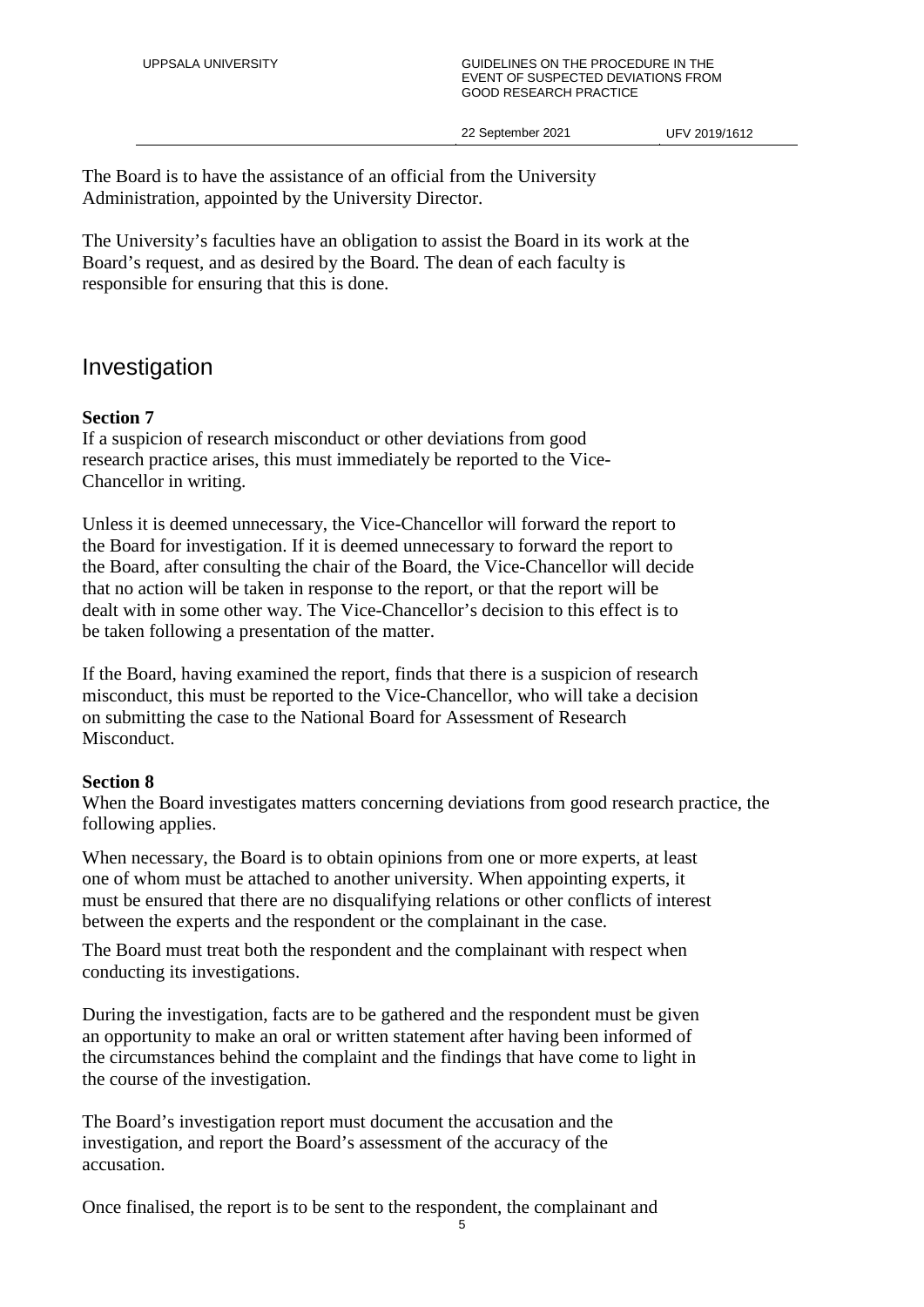#### UPPSALA UNIVERSITY **EXAMPLE A CONSIDELINES ON THE PROCEDURE IN THE** EVENT OF SUSPECTED DEVIATIONS FROM GOOD RESEARCH PRACTICE

22 September 2021 UFV 2019/1612

the Vice-Chancellor.

It is incumbent on the Vice-Chancellor to decide, on the basis of the findings of the investigation, whether deviations from good research practice have occurred or not. The Vice-Chancellor takes this decision following a presentation of the matter.

## Measures

## **Section 9**

If it is found that deviations from good research practice have occurred, or if the National Board for Assessment of Research Misconduct has decided that research misconduct has occurred, the issue of measures must be promptly presented to the Vice-Chancellor by the chair of the Board and the Adviser to the Vice-Chancellor on Good Research Practice, with the participation of the head of department concerned.

## **Section 10**

Section 14 of the Act on responsibility for good research practice and the examination of research misconduct contains provisions on information to stakeholders.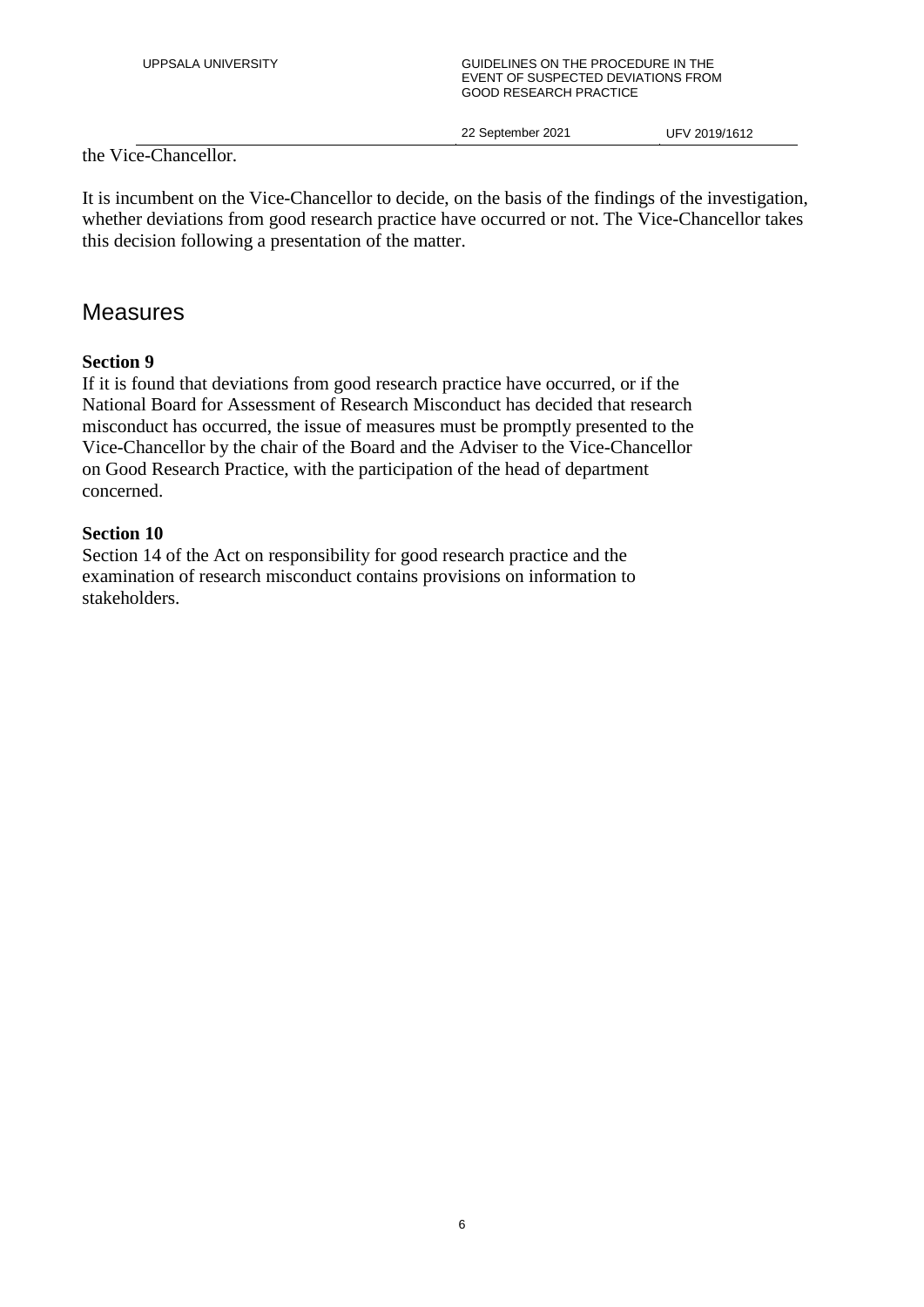## Appendix: Special guidelines for research supported by the United States Public Health Service (PHS)

The Office of Research Integrity (ORI) is a body within the US Department of Health and Human Services (DHHS) that is responsible for issues of research misconduct and research integrity relating to research supported by the PHS.

## **Section 1**

ORI must be notified at any stage of an investigation if it comes to light that any of the following situations applies:

- 1. there is an immediate risk of danger to health
- 2. there is an immediate need to protect US federal funding or equipment
- 3. there is an immediate need to protect either the respondent or the complainant
- 4. the alleged offence is likely to come to the attention of the public.

In the event of reasonable suspicion of a crime, ORI must be informed within 24 hours.

### **Section 2**

Appropriate administrative actions must be taken to protect US federal funding and guarantee that the purposes of US federal support for research are being carried out.

### **Section 3**

If there are grounds to terminate an investigation for any reason without completing all relevant requirements in these guidelines, this must be reported to ORI. The report must include an account of the reasons for such termination.

## **Section 4**

ORI must be informed that an investigation is to be initiated no later than the date the investigation begins.

### **Section 5**

The Board must immediately notify ORI if, during the investigation, facts are revealed that could affect current or future DHHS funds for individuals under investigation or that the PHS needs to know in order to guarantee the appropriate use of US federal funding or otherwise protect public interests.